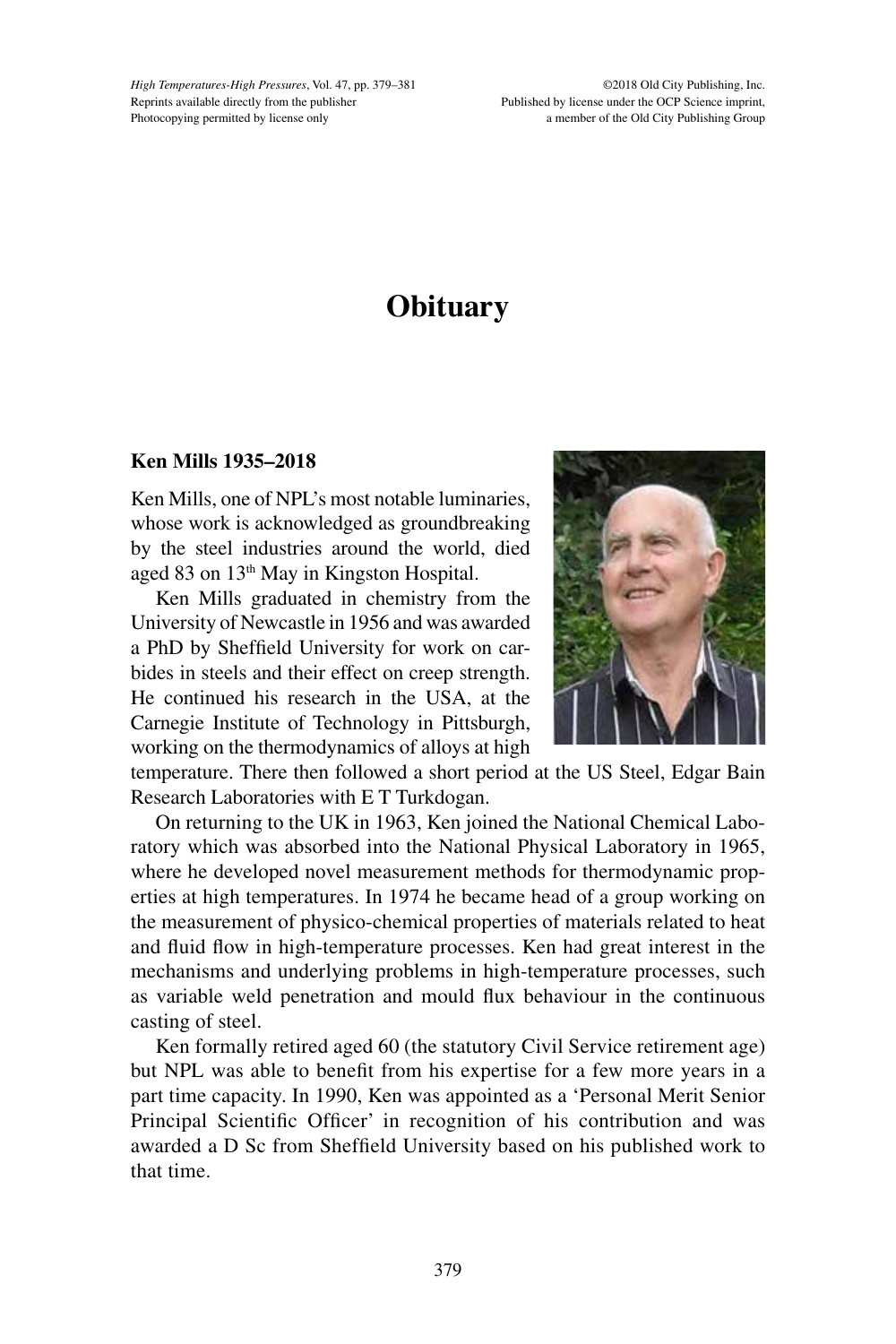In 1995 Ken joined Imperial College as a Professor and lectured on metal production and heat and mass transfer. His research at Imperial College was principally focused on mould fluxes for continuous casting and slags used in steelmaking processes and on thermo-physical properties of alloys and slags. He also revived his previous interest in the estimation of the properties of slags and alloys from their chemical compositions.

Ken published over 200 peer reviewed papers in his long career. Some of these were awarded best paper at scientific meetings and by journals and he is the most cited author on mould powders. In particular he won several awards from IOM3 (Institute of Materials, Minerals and Mining):

- In 1996 the Kroll Award in recognition of significant contribution that has enhanced the scientific understanding of materials chemistry as applied to industrial production of materials;
- In 1992 and 2013 the Williams award for papers of particular merit with the manufacture and use of iron and steel
- The prestigious Bessemer Gold Medal in 2013 for outstanding services to the steel industry. The citation for his award recognises "one of the first scientists to help transform mould powder metallurgy from alchemy to science" and "renowned specialists from around the world supported the nomination"
- He was also awarded Honorary Membership of the Iron and Steel Institute of Japan (2003), an honour which he was particularly proud.

In 2002 the "Mills Symposium Metals, Slags, Glasses: High Temperature Properties and Phenomena" was held at the Institute of Materials in London to celebrate Ken's career. This drew contributions from Europe, America, Australia and Asia. Technically it was great success celebrating Ken's huge contribution to the field but also showed the esteem and fondness that the international community held him in.

He wrote three books:

- "Thermodynamic data for inorganic sulphides, selenides and tellurides"
- • "Recommended values of thermophysical properties for selected commercial alloys"
- • "The Casting Powders Book" with Carl-Åke Däcker to be published later this year.

This latter volume must be considered his *magnum opus* drawing together his work on mould powders over his career. Besides the many chapters he contributed to other compendia, he was also responsible for a large part of the" Slag Atlas". The immense work in producing these reviews occupied his evenings and weekends and he was always supported by his patient wife Margaret.